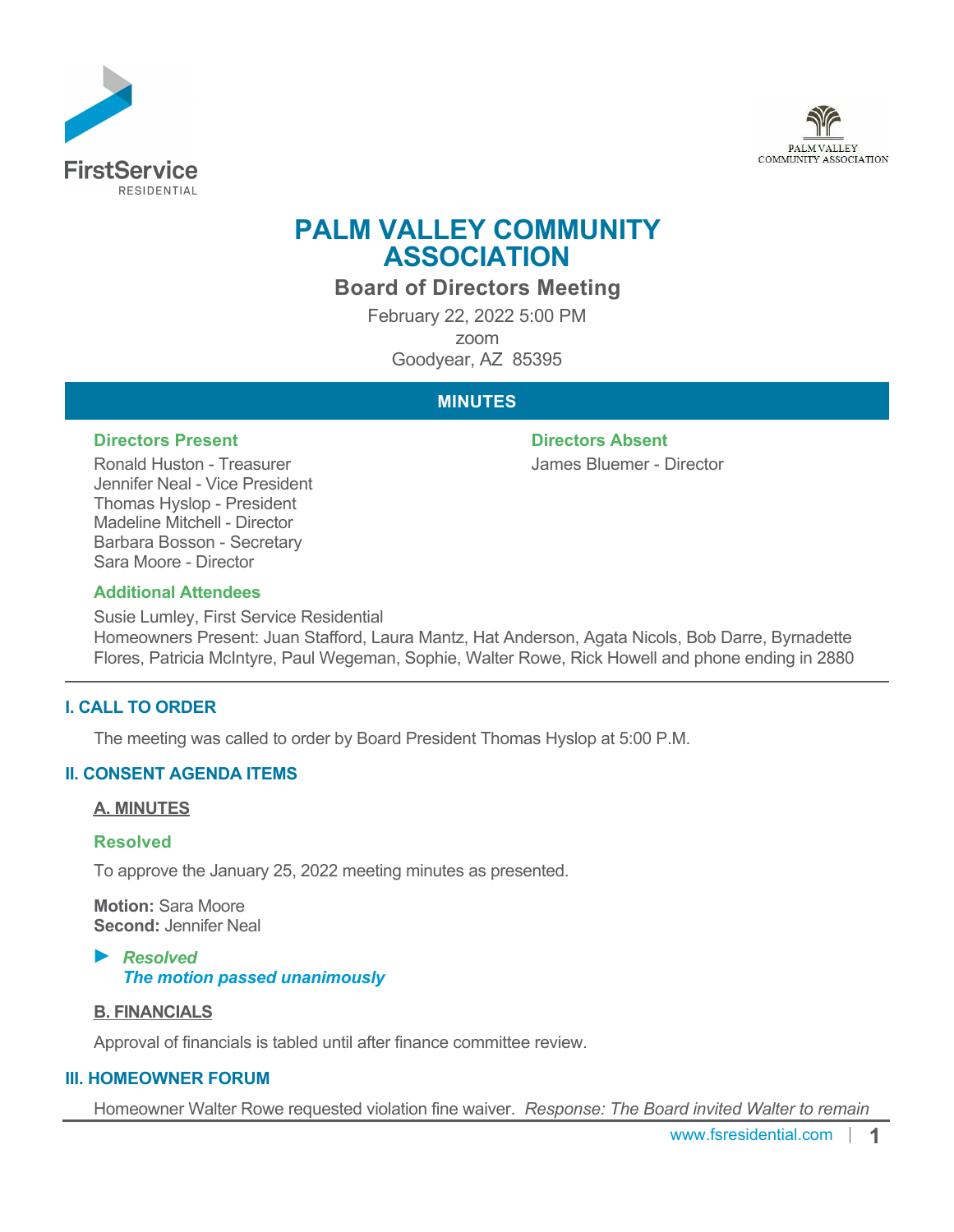*after the open meeting for a hearing in executive session.*

Homeowner Agata Nicols expressed the following concerns: 1) feels twice per month street sweeping in The Fairways is too often, 2) stated the crossover road between Fairways & Palmilla is not being cleared of debris, 3) feels once every 5 weeks is not frequent enough for landscape service near Fairways entry, 4) feels it is not right that owners in violation are told who is filing the complaint against them, and 5) feels the annual community garage sale was less effective since in coincided with super bowl weekend. *Response: 1) the Board will look into polling Fairways owners regarding street sweeping frequency. 2&3) Management will talk with the landscaper regarding Fairways service. 4) In accordance with Arizona Revised Statute 33- 1803 a member who receives written notice and is contesting it has a right to know the first and last name of the person who observed the violation. 5) Normally the garage sale date is not the same weekend as super bowl, however, going forward the annual community wide garage sale will be moved to the last Saturday in February each year.*

Homeowner Hat Anderson would like more enforcement on violations for parking in front yard granite. *Response: management will follow up with the compliance coordinator.*

Homeowner Juan Stafford has a new neighbor that is rotating vehicles parked on the street overnight. *Response: Juan will provide management with an address so violation notice can be sent.*

Homeowner Pat McIntyre reports a neighbor is routinely parking on the street overnight and is concerned about community security. She sees people walking that she doesn't know and someone walking a dog at 2am. Also she would like to know th*e condition of her view fence from the golf course side. Response: management will look into overnight parking violations in this area. Any suspicious activity should be reported by the homeowner directly to Goodyear PD. Management will look at the view fence committee report and let Pat know what was noted regarding the status of her particular section of fence.*

Homeowner Sophie reports they purchased their home in December 2021 and have constant golf balls coming into the rear yard. She is concerned about a golf ball hitting one of her children or hitting the home and wants to know what the HOA will do if something like that happens. *Response: Per the CC&Rs Article IV, Section 5(e) the homeowner assumes all risks associated with the risk of property damage or personal injury arising from stray golf balls. Management suggested Sophie might want to look into golf ball netting as many homeowners have installed golf ball netting approved by the Architectural Committee.* 

## **IV. MANAGEMENT REPORT**

## **Administrative Report:**

- A. 109 calls logged in the month of January 2022
- B. 26 new owners recorded 12/1/21 2/1/22
- C. 233 violation letters issued in the month of January 2022 (
- D. 2022 meeting schedule and garage sale announcement sent to all owners via mass communication email 2/4/22.
- E. A-frame signs were placed at community entrances advertising the annual community wide garage sale.
- F. Board authorized purchase of replacement panels for the A-frame signs changing the meeting time to 5pm and venue to Holiday Inn.
- G. Management provided information to the Board regarding an electronic voting option for the next annual meeting.
- H. Reviewed updated Manager Task Report.

## **Physical Property Report**

- A. Inspected all common area trees and determined 78 trees are in need of trimming, 9 are in need of removal and 6 locations have been selected where new trees will be added.
- B. Sunsation Electric looked at issue with Fairways monument lights not working and provided a proposal for Board review.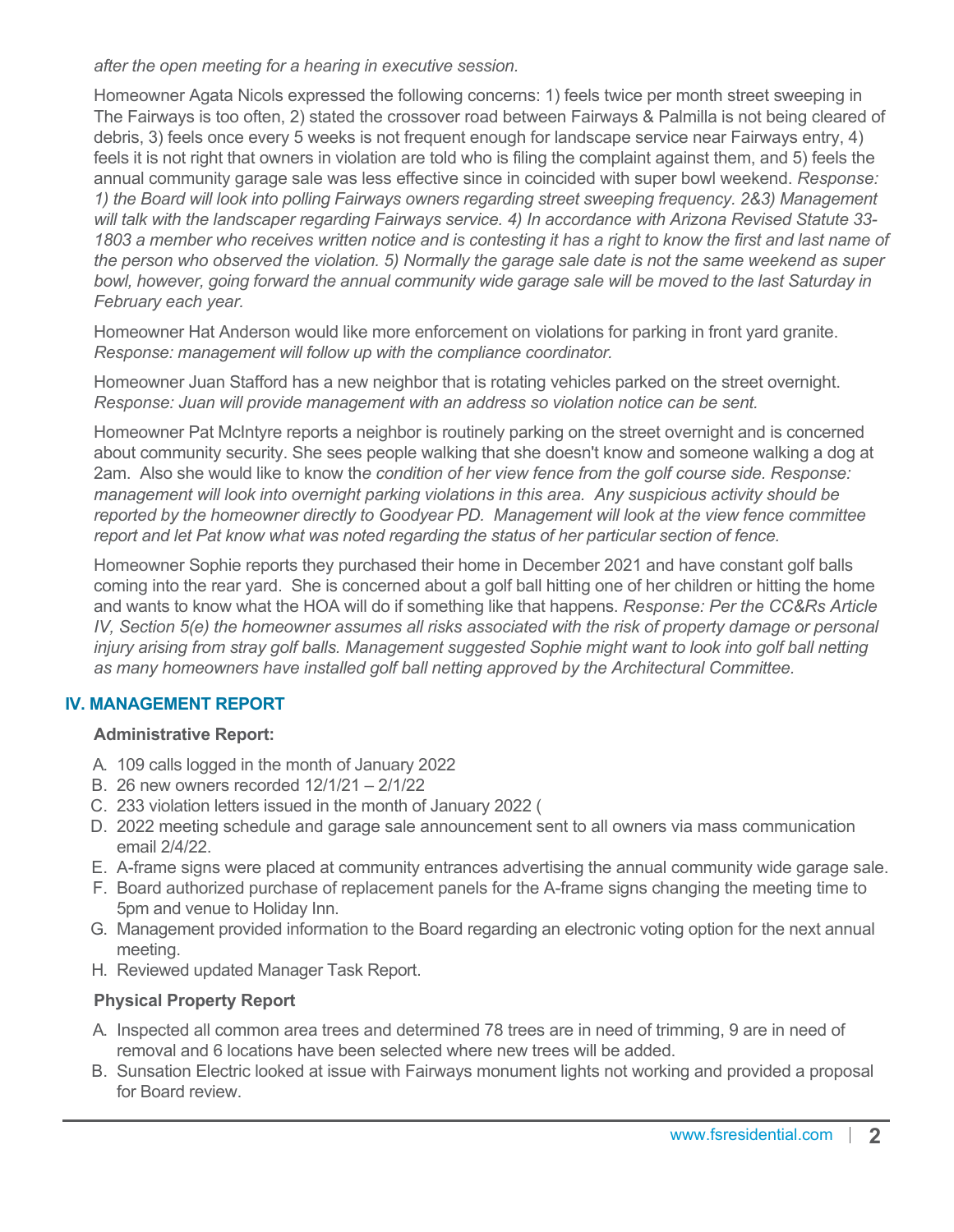- C. Sundance Sweeping completed street sweeping service in The Fairways the 1<sup>st</sup> & 3<sup>rd</sup> Thursday of the month and in Palmilla the 3<sup>rd</sup> Thursday.
- D. A Balanced Pool completed 2 times per week service for Palmilla Pool.
- E. Safe & Sound completed monthly playground service in Palmilla.
- F. Work Orders this period included:
	- 1. Wall repair approved on PV Blvd near Palm Ln
	- 2. Graffiti removal on Encanto wall
	- 3. Re-stake elm tree inside Fairways gate
	- 4. Trim bushes back from valve box in Desert Greens park
	- 5. Main line leak on 135th Avenue south of Thomas.
	- 6. Turn on Palmilla pool heater

## **V. OLD BUSINESS**

### **A. BACKFLOW REPAIRS**

As previously discussed ABC Waterworks conducted our annual backflow testing and found one device needs to be replaced and one needs repair. The Board authorized up to \$2,295 but asked that additional effort be made to find a reduced cost.

To date bids have been obtained as follows:

- \$2,294.88 ABC Waterworks (provided in Jan packet)
- \$3,149.80 Genesis (provided in Jan packet)
- \$3,635.38 Brightview (provided in Jan packet)
- \$2,346.40 Any Backflow (enclosed)
- Bids forthcoming from BPDI & Carescape
- Accurate Backflow declined to bid
- City Certified Backflows does not meet FSR vendor insurance requirements

The Board directed management to proceed with repairs with the lowest bidder once the last two bids are received.

## **B. PALMILLA STREET WORK / DRAINAGE ISSUE**

FSR Project Manager recommends the Board contract an independent vendor for analysis on each issue.

The Board reviewed a proposal from Integer Consulting to conduct pavement evaluation in Palmilla at a cost of \$6,745.

Bid forthcoming from Copperstate Engineering to conduct an analysis regarding the drainage issue.

The Board resolved to appoint an ad-hoc committee for the purpose of determining the scope of work for Palmilla Streets and drainage issue. Ron Huston was appointed as committee chairman. Madeline Mitchell, Barbara Bosson and Rick Howell were appointed as committee members. First committee meeting will be this coming Saturday, Feb 26th, 9am at Palmilla pool.

#### **C. INSURANCE RENEWAL**

The Board reviewed the renewal quote from American Family, \$10,538.66 which includes all the same coverage from last year, \$5,000,000 aggregate limit, \$2,000,000 directors & officers coverage, \$1,000 deductible. The insurance budget for 2022 is \$15,000, so the renewal quote is well within budget.

The agent from AMF was unable to attend the meeting so management will coordinate a meeting with the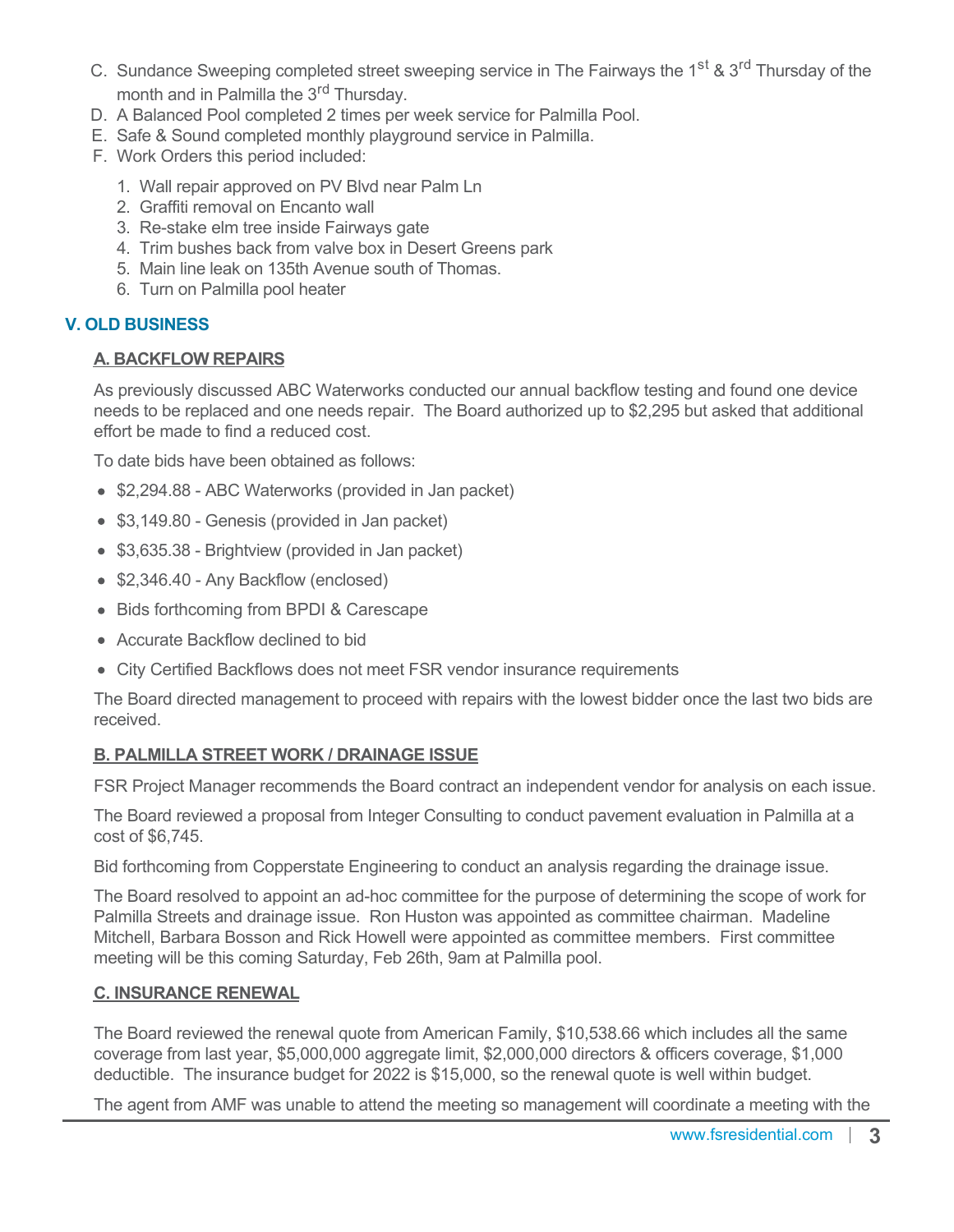insurance agent for Board questions. Ron Huston asked if the Association really needs all the coverage that is being quoted.

## **VI. NEW BUSINESS**

#### **A. FAIRWAYS MONUMENT LIGHT REPAIR**

Sunsation Electric went out to trouble shoot the problem and determined the conduit is severely deteriorated and the wiring has been exposed to the elements and damaged. New wiring will need to be run.

The Board reviewed a proposal from Sunsation Electric to re-wire the existing lights at a cost of \$4,400, with the option of adding new led fixtures at an additional cost of \$350.

The Board requested management obtain additional bids for Board review at the April meeting.

#### **B. 2022 SOCIAL EVENT**

This topic tabled to the April meeting.

### **VII. COMMITTEE REPORTS**

### **A. ARCHITECTURAL COMMITTEE REPORT**

- The committee reviews submittals electronically on a weekly basis.
- 12 requests were processed for the month of January 2022.
- The committee meets on an as-needed basis. Next meeting is planned for 2/28/22.

#### **B. FINANCE COMMITTEE REPORT**

- The committee reviews financial statements electronically.
- The committee meets on an as-needed basis.
- The committee will meet in Feb/Mar to review 2021 year end financials and respond to Board requests re available finances for projects.

#### **C. LANDSCAPE COMMITTEE REPORT**

- The committee meets on an as-needed basis.
- Reviewed trees for trimming needs this year.
- Committee will meet to discuss spring plant replacements.

#### **D. PALMILLA POOL COMMITTEE REPORT**

- Service for the month of January was 2x/week.
- The committee meets on an as-needed basis.
- Pool is heated mid-February until the water is warm enough to swim without the heater (around May).
- Fabric has been chosen for the new furniture pads.
- Committee will meet to review the pool deck for chipping and discuss trash can placement inside the pool area.

#### **E. DOCUMENT REVIEW AD-HOC COMMITTEE REPORT**

- Committee is currently working on proposed document revisions.
- Committee will talk with the association attorney for a price quote once proposed revisions are finalized, anticipated in July/August.
- Committee will provide a report at the September meeting.